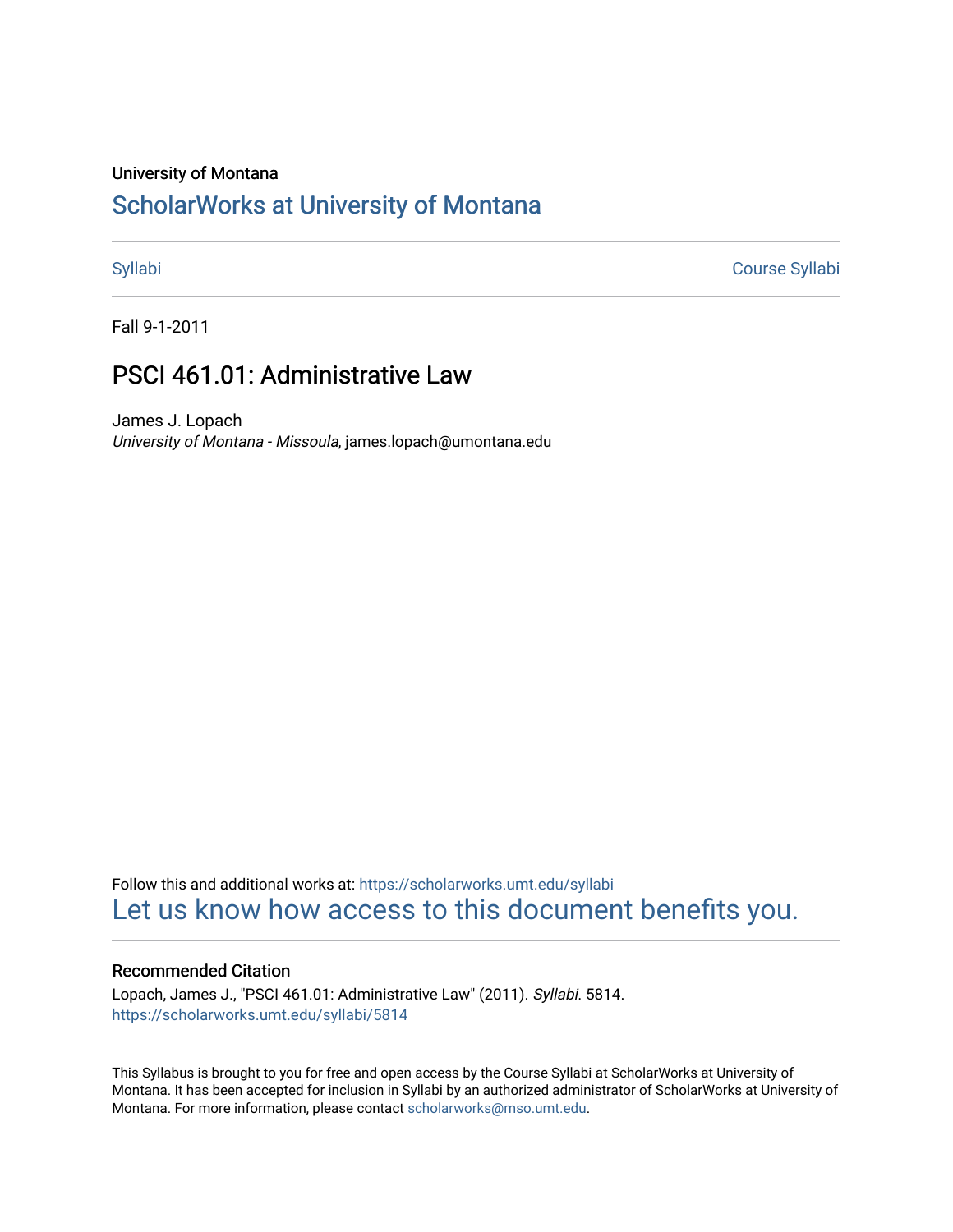# PSCI 461 Administrative Law Fall 2011

Administrative law is the part of constitutional law that deals with the work of public administrators. Its principles are closely related to the doctrines of separation of powers and due process. The traditional divisions of administrative law are the delegation doctrine (the relationship of an agency to the legislature), judicial review (the relationship of an agency to the courts), rulemaking (the procedures an agency follows when it makes law), and adjudication (the procedures an agency follows when it resolves disputes). More recent concerns of administrative law are public access to the records of agencies and the informal discretion of bureaucrats.

Instructor: James Lopach, LA349, 243-2946 james.lopach@umontana.edu

Text: Steven Cann, Administrative Law, 4th edition

Grading system: Each of the two examinations can earn a maximum of 50 points. The instructor, at his discretion, may award up to 10 extra-credit points for excellence in class attendance and participation. Course grades will be determined as follows:  $A =$ 94 - 100; A- = 90 - 93; B+ = 87 - 89; B = 83 - 86; B- = 80 - 82; C+ = 77 - 79; C = 73 - 76; C- = 70 - 72; D+ = 67 - 69; D = 63 - 66; D- = 60 - 62; F = 59 and below. For the credit/no-credit grading option, a grade of D- and above will count as "credit."

Reading: Approximately 10 pages per class meeting

Optional PSCI 400 projects: Students enrolled in PSCI 400 must complete an annotated bibliography and two technical writing projects (see directions for all three below). Written work will be graded for content (clarity and validity) and writing quality (grammar, diction, syntax, and logical and clear development). Each student must meet with the instructor prior to starting each of the three projects in order to discuss its aim, scope, sources, method of citation, and style of writing. Any two of the three projects, after they are corrected and graded, may be rewritten and resubmitted for a better grade.

Graduate increment: Graduate students must consult with the instructor about options for fulfilling the University's graduate-increment requirement.

Class format: Students are expected to complete reading assignments and participate in class discussion. Class discussion will concentrate on case principles, evolution of doctrine, and practical problems. The instructor will be discussion leader and will lecture as required.

Examinations: The midterm examination date will be Monday, October 10. The final examination, which will cover material from the first test to the end of the course, is scheduled for Thursday, December 15 at 8:00 a.m. Each examination will use definition questions to test knowledge of key principles and doctrines and short-essay questions to test analytical reasoning.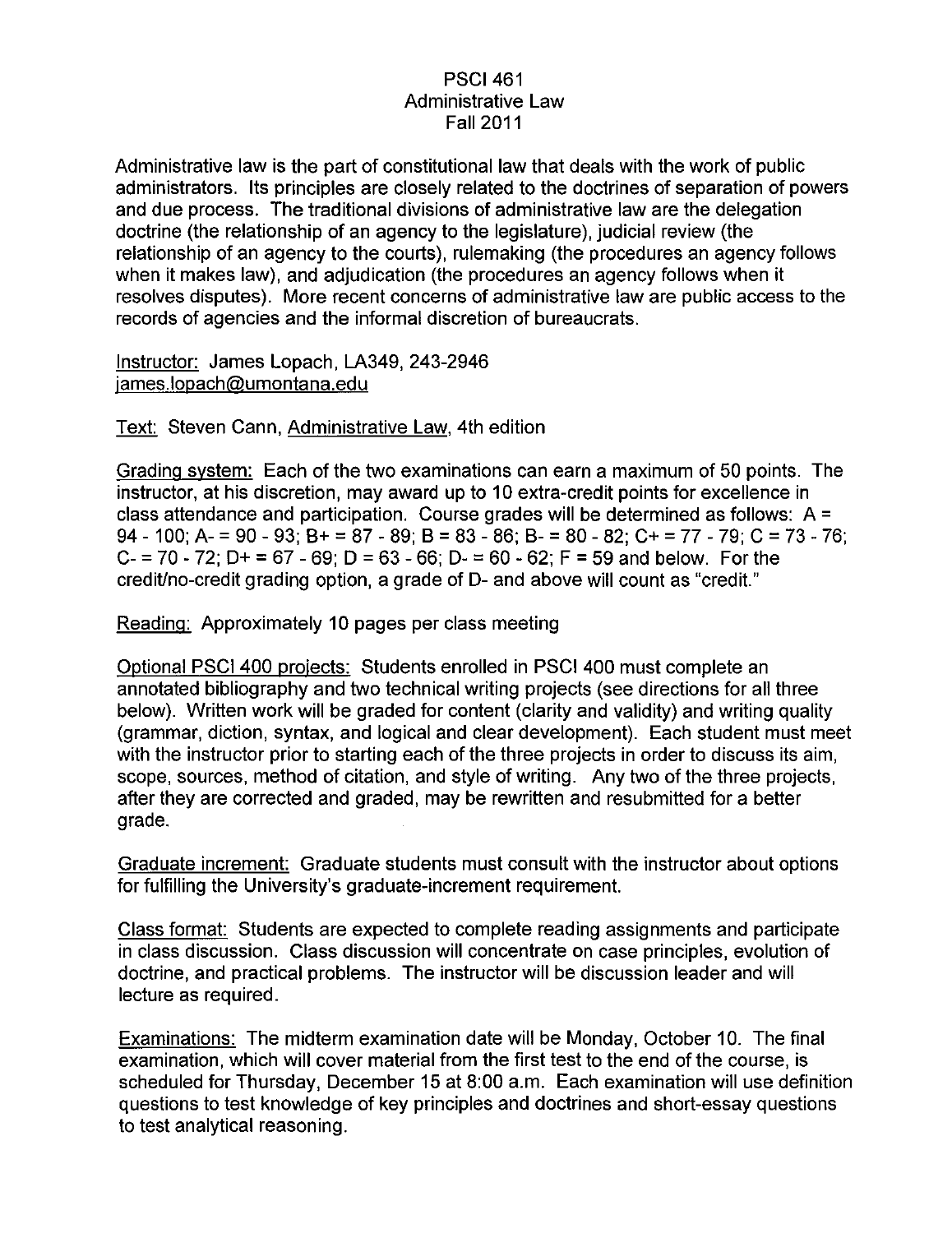# PSCI 400 Annotated Bibliography Project

Write a paragraph on each of the following 14 administrative law sources (the total project will take about 7 pages). Each of these paragraphs must do three things: 1) discuss the work's purpose as an administrative law source book; 2) discuss how the work is organized; and 3) give a concrete and detailed example of how a public administrator could use beneficially a specific part or section of the source, for which you give the complete citation. All of the works are found in the UM law library; most are available in the Mansfield Library. Many of the Montana works can be accessed through links at www.lawlibrarv.state.mt.us. Other public-domain works are available on the Internet at various locations. The assignment is due October 3.

- 1. Session Laws of Montana (1) (2)
- 2. Montana Code Annotated (1) (2)
- 3. Montana Reporter (1) (2) or State Reporter (2)
- 4. Pacific Reporter (2)
- 5. Administrative Rules of Montana (1) (2)
- 6. United States Statutes at Large (1) (2)
- 7. United States Code (1) (2) or United States Code Annotated (2)
- 8. U.S. Reports (1) (2) or Supreme Court Reporter (2) or Lawyers' Edition of the U.S. Supreme Court Reports (2)
- 9. Federal Register (1) (2)
- 10. Code of Federal Regulations (1) (2)
- 11. American Jurisprudence (2) or Corpus Juris Secundum (2)
- 12. K. Davis and R. Pierce, Administrative Law Treatise (2)
- 13. Montana Administrative Procedure Act (MCA, 2-4-101) (1) (2)
- 14. Administrative Law Review (2)

<sup>(1)</sup> Available in the Mansfield Library

<sup>(2)</sup> Available in the UM Law Library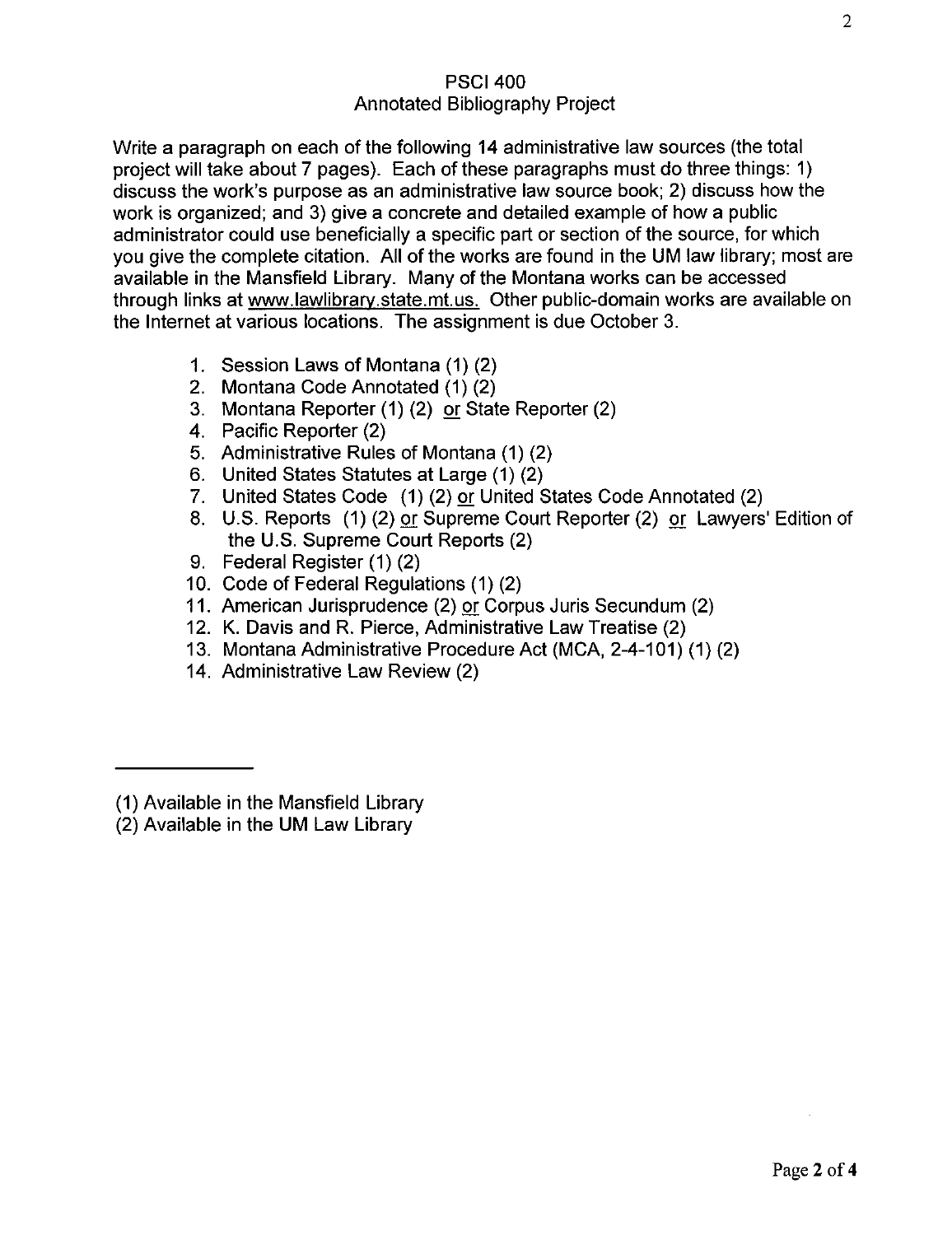## PSCI 400 Administrative Rules Project

Situation. The institutional setting is the Montana Board of Land Commissioners (MBLC). Assume that you work for the Board, which has given you the assignment of implementing the rulemaking authorization in Montana Code Annotated 76-12-101 through 112 (locate and read these statutory provisions carefully). As a Board employee, you are to draft for public hearing proposed rules governing natural areas on school trust lands from the three perspectives of fee generation, recreational use, and conservation.

Work product. The work product is a draft of proposed rules concerning which the MBLC, prior to adoption, will hold a public hearing. Your product should be at least five manuscript pages (double-spaced, standard margins) and formatted as legislative rules. The draft rules must cover **one** of the following four topics: (1) over-night camping in natural areas; (2) water recreation in natural areas; (3) winter recreation in natural areas; or (4) hiking and nature viewing in natural areas. Assume that all of these topics are within the MBLC's authority. A "real world" package of draft rules would include an introductory section concerning statutory authorization and intent, but this section is not to be included in your project. In your draft rules, use "may" for the permissive and "shall" for the mandatory. Also, in order to assign responsibility clearly, use the active instead of the passive voice, unless in using the passive voice you identify the responsible party by a prepositional phrase.

Sources. The following sources could be of use to you: interviews with employees of state agencies; pertinent sections of the Administrative Rules of Montana, Code of Federal Regulations, and Montana Code Annotated; and a variety of studies and reports concerning natural resource management. Your work product may be derivative, but it may not be a verbatim lifting of existing state and federal regulations. At the end of your project you must include a list of "Sources Used."

Deadline. The assignment is due November 1.